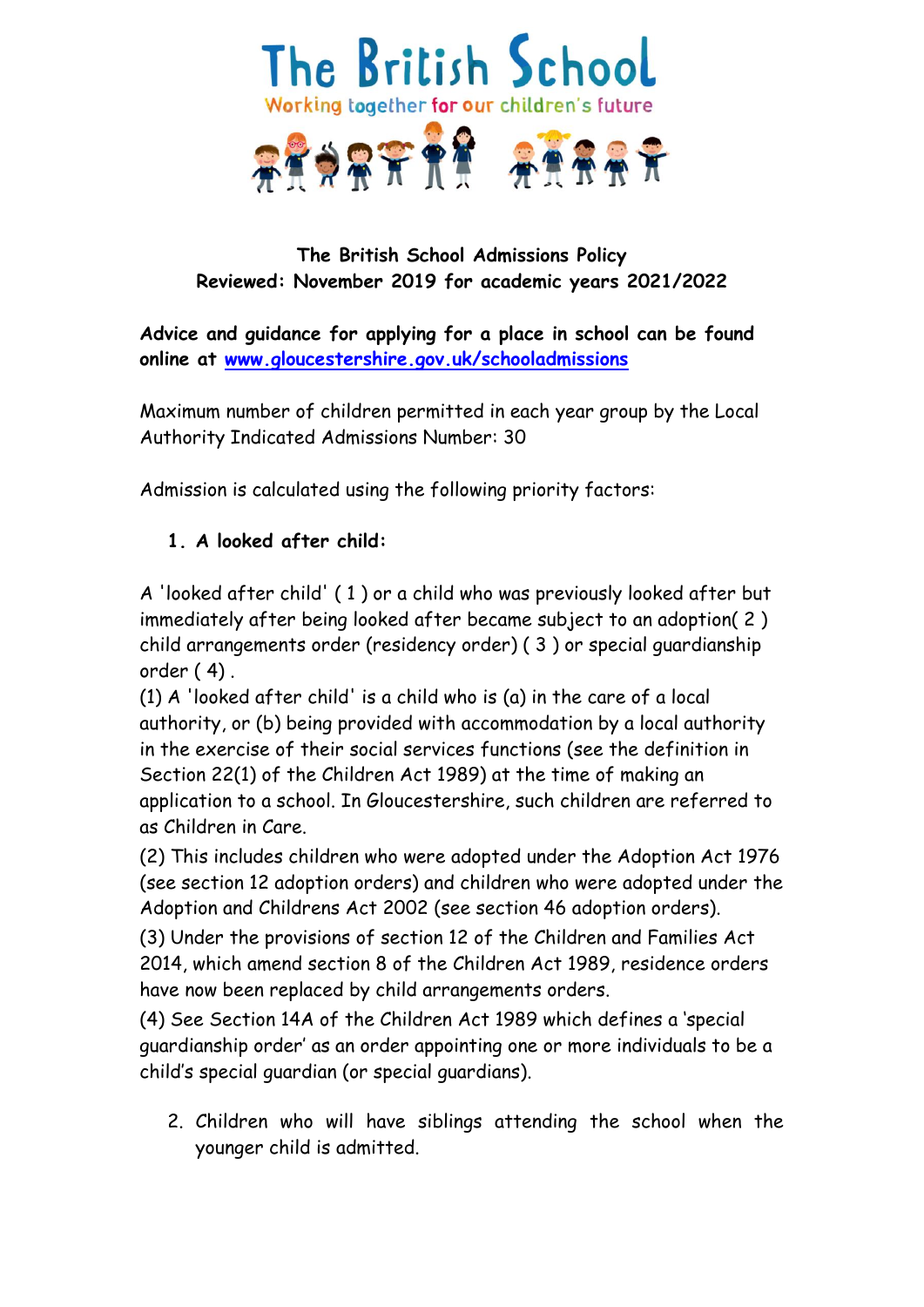Local Authority definition is: "Sibling refers to a brother or sister, half brother or sister, adopted brother or sister, step brother or sister or the child of the parent/carer's partner as well as children brought together as a family by a same sex civil partnership. In every case, the child must be living in the same family unit at the same address."

- 3. Children for whom only this particular school is appropriate due to an exceptional medical condition. (Applications under this criterion will only be considered if they are supported by a written statement from the child's doctor. This must demonstrate that there is a very specific connection between the medical need and the facilities or resources of The British School. The final decision to accept a child under this category will be made by the Governing Body through consultation with relevant professionals as appropriate.)
- 4. Children with the strongest geographical claim, measured in a straight line from the ordnance survey address point of the child's home address (including flats) to the ordnance survey address point of the school, using the Local Authority's computerised measuring system, with those living closer to the school receiving the higher priority.

Additional notes:

# **SEN**

The school may be required to admit a child with a statement of Special Educational Needs or with an Education Health Care Plan (EHC) that names the school even if the school is full, providing the school is the most appropriate place for that child.

#### **Oversubscription**

Where any particular category at points 1-3 above is oversubscribed, criterion 4 (strongest geographical claim based on straight line distance) will be used to determine which child is offered a place. In the event of a tie between two or more children when applying criterion 4 (strongest geographical claim based on straight line distance) where there are not enough places available to offer all children a place at the school, a process of random allocation will be followed by the Governing Body, which must be supervised by someone independent of the school. If the school is oversubscribed, a waiting list will be held until the end of the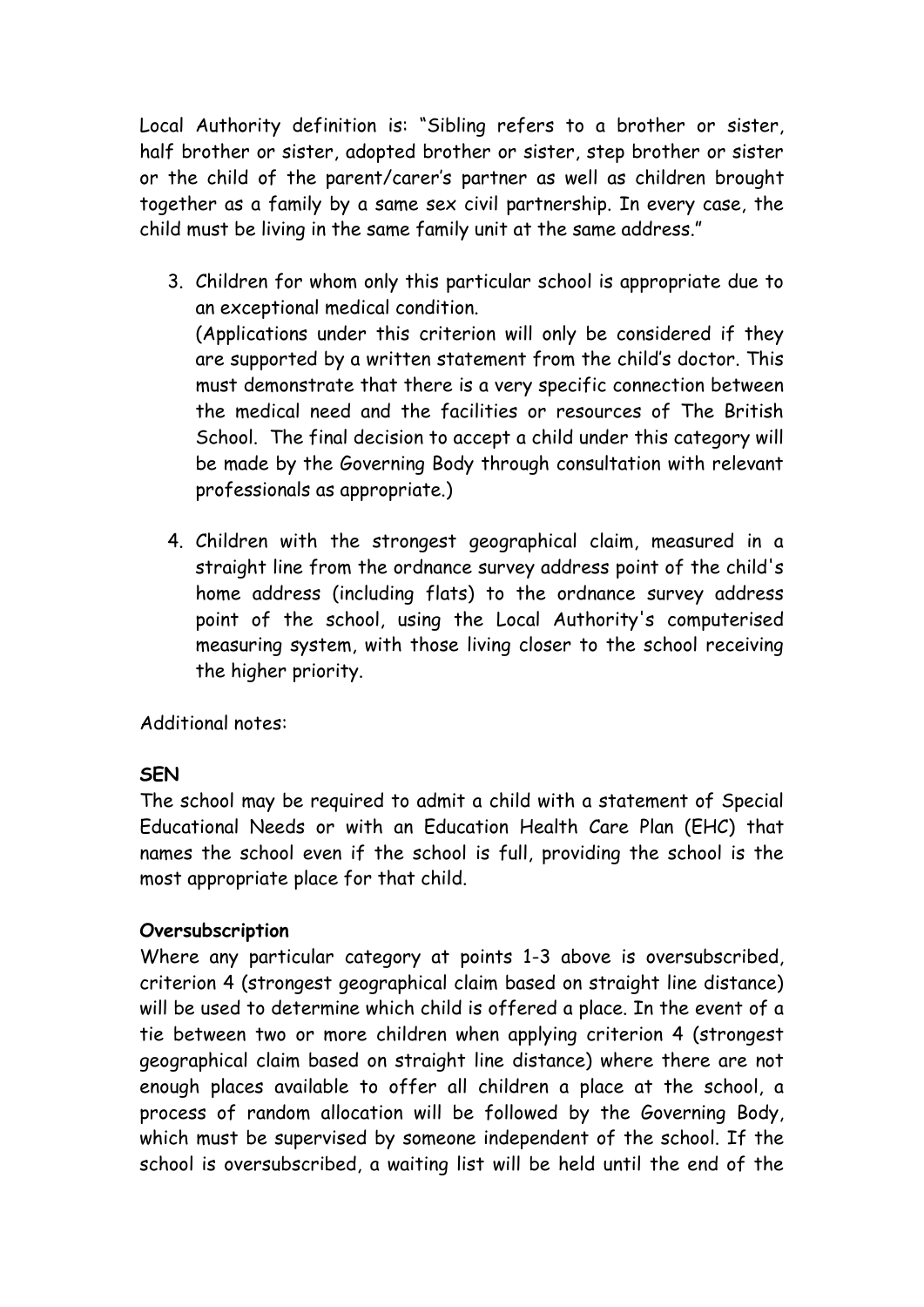December term. The waiting list will be prioritised according to the school's oversubscription criteria.

### **Appeals**

Parents/guardians have a right to appeal against refusal by the Governing Body to admit their child to the school. Any parents/guardians wishing to exercise this right must put their appeal, in writing, to the Head teacher at The British School. Independent Appeals will then be arranged by the Governing Body assisted by the Local Authority and conducted in accordance with the Code of Practice on Admission Appeals. The closing date for any appeals is 30th April. Further details of the appeals procedure are available by contacting The British School.

### **Fair Access Protocols**

The school has signed up to the In-Year Fair Access Protocols held by the Local Authority. Should a vulnerable child within these Protocols require a place at the school, they will take precedent over any child on the waiting list.

# **Admission of Summer Born Children for Reception Entry for The British School**

The Governing Body of The British School acknowledges the updated advice from the Department of Education that, parents/carers of "summer born" children (born between 1 April and 31 August) may request to start the Reception Class of a school a whole academic year later. The Governing Body will make a decision on behalf of The British School. We follow the Local Authority process which states that parents can only apply for a Reception place at a school once and must apply for a place during the standard application process timeline for their chronological year group, stating their reasons for requesting deferred entry to the following year. The Governing Body will decide whether the deferred entry can be approved for the school.

# **Normal Admission Round**

The term 'normal admissions round' refers to all applications for admission to the main year of entry of the school i.e. Reception for Infant and Primary Schools. Applications made during the normal admissions round will be made in advance of the academic year in which the child is due to start at the new school. Children are entitled to a fulltime place, however, may attend part-time until later in the school year but not beyond the point at which they reach compulsory school age.